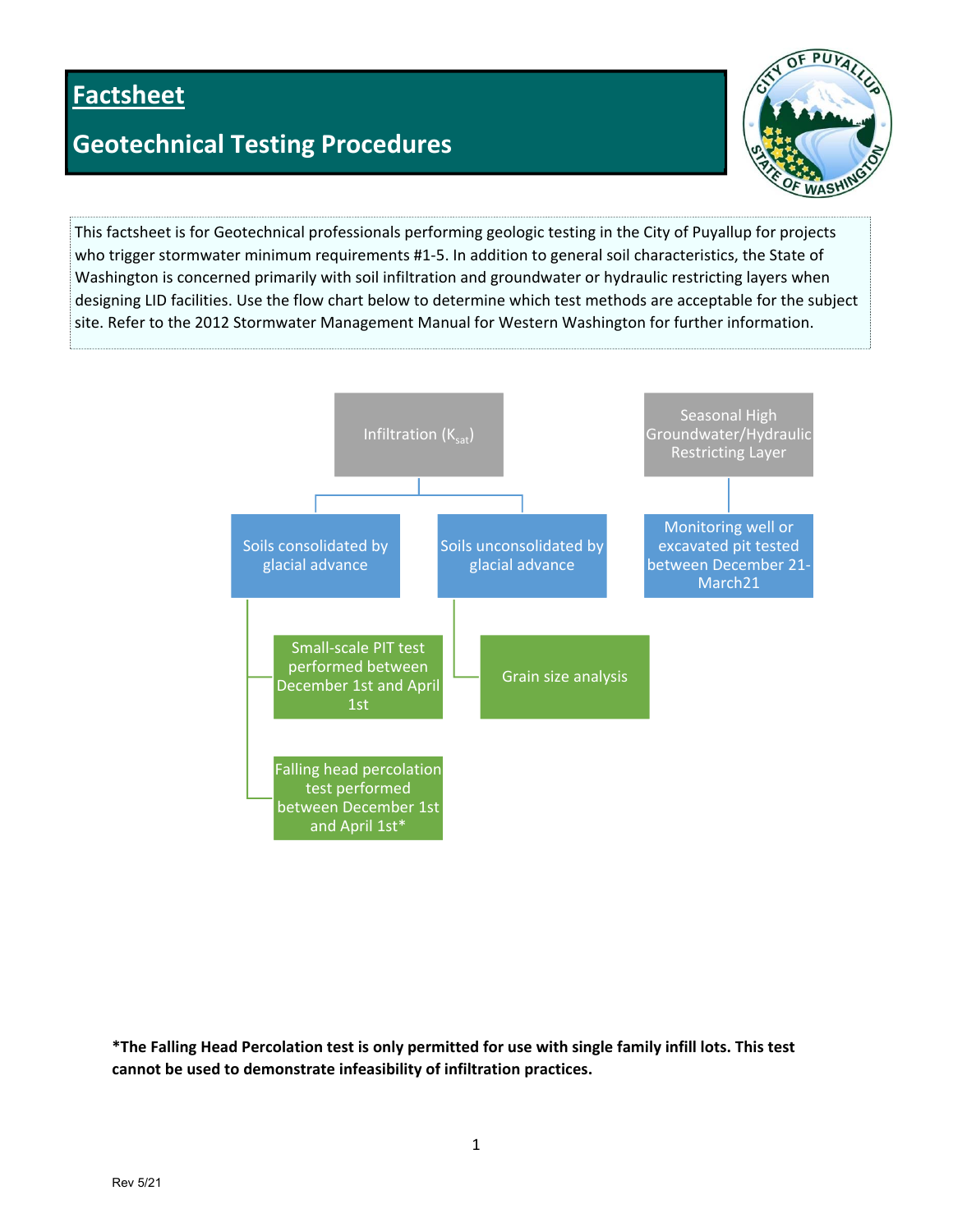#### *Groundwater/Hydraulic Restricting Layer*

Excavate monitoring well or pit 1 foot below estimated bottom of LID facility. If using one test location for multiple facilities, excavate to a depth 1 foot below the lowest expected bottom of the proposed LID facilities. For the purposes of LID design, the stormwater manual considers a hydraulic restrictive layer to be a soil layer with a Ksat less than 0.3in/hr.

#### *Small‐Scale PIT Test Method*

- 1. Excavate the test pit to the estimated surface elevation of the proposed infiltration facility. In the case of bioretention, excavate to the estimated elevation at which the imported soil mix will lie on top of the underlying native soil. For permeable pavements, excavate to the elevation at which the imported subgrade materials, or the pavement itself, will contact the underlying native soil. If the native soils (road subgrade) will have to meet a minimum subgrade compaction requirement, compact the native soil to that requirement prior to testing. Note that the permeable pavement design guidance recommends compaction not exceed 90% ‐ 92%. Finally, lay back the slopes sufficiently to avoid caving and erosion during the test. Alternatively, consider shoring the sides of the test pit.
- 2. The horizontal surface area of the bottom of the test pit should be 12 to 32 square feet. It may be circular or rectangular, but accurately document the size and geometry of the test pit.
- 3. Install a vertical measuring rod adequate to measure the ponded water depth and that is marked in half‐inch increments in the center of the pit bottom.
- 4. Use a rigid pipe with a splash plate on the bottom to convey water to the pit and reduce side‐ wall erosion or excessive disturbance of the pond bottom. Excessive erosion and bottom disturbance will result in clogging of the infiltration receptor and yield lower than actual infiltration rates. Use a 3‐inch diameter pipe for pits on the smaller end of the recommended surface area, and a 4‐inch pipe for pits on the larger end of the recommended surface area.
- 5. Pre-soak period: Add water to the pit so that there is standing water for at least 6 hours. Maintain the pre‐soak water level at least 12 inches above the bottom of the pit.
- 6. At the end of the pre‐soak period, add water to the pit at a rate that will maintain a 6‐12 inch water level above the bottom of the pit over a full hour. The depth should not exceed the proposed maximum depth of water expected in the completed facility.
- 7. Every 15 minutes, record the cumulative volume and instantaneous flow rate in gallons per minute necessary to maintain the water level at the same point (between 6 inches and 1 foot)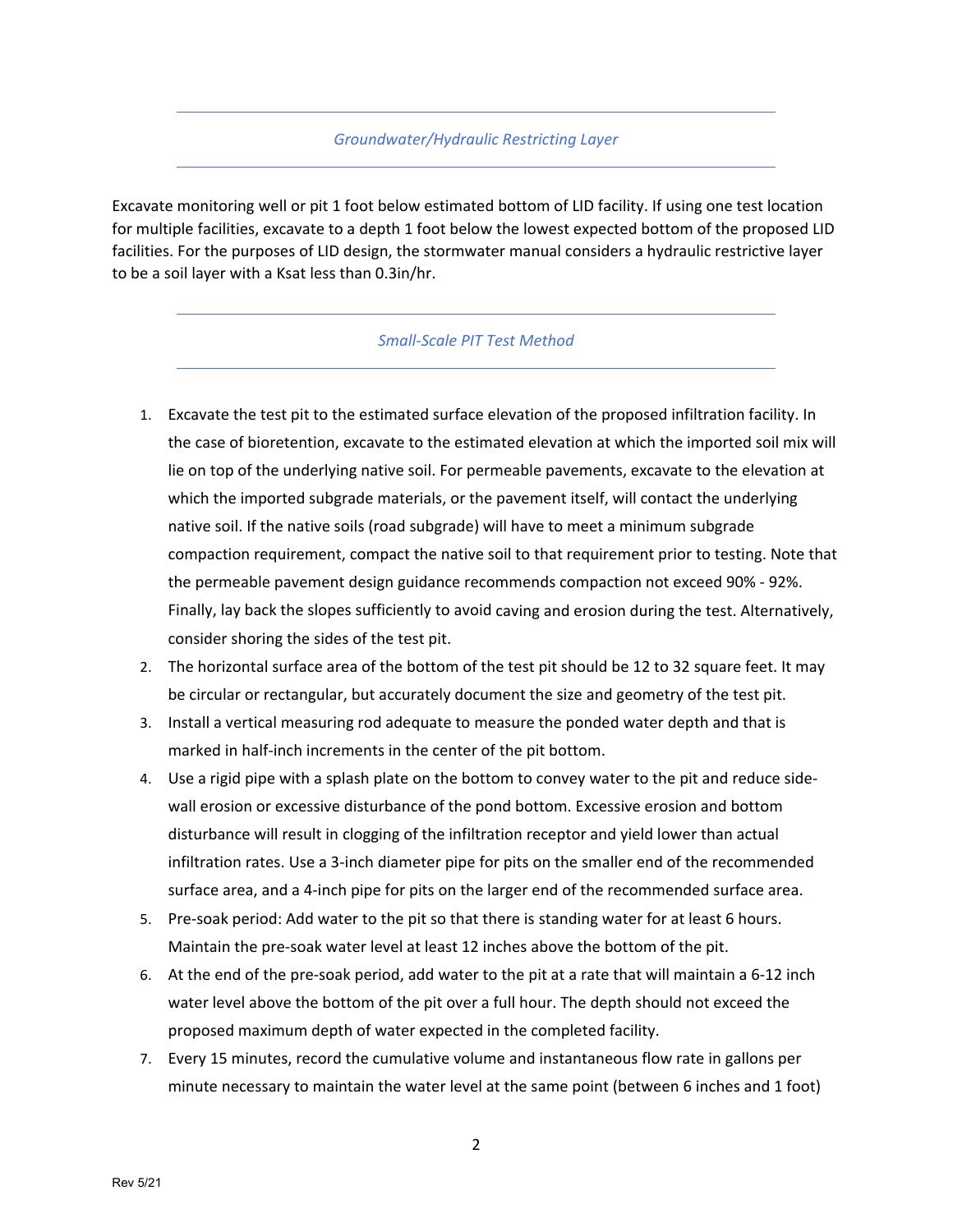on the measuring rod. The specific depth should be the same as the maximum designed ponding depth (usually  $6 - 12$  inches).

- 8. After one hour, turn off the water and record the rate of infiltration (the drop rate of the standing water) in inches per hour from the measuring rod data, until the pit is empty.
- 9. A self‐logging pressure sensor may also be used to determine water depth and drain‐down.
- 10. At the conclusion of testing, over‐excavate the pit to see if the test water is mounded on shallow restrictive layers or if it has continued to flow deep into the subsurface. The depth of excavation varies depending on soil type and depth to hydraulic restricting layer, and is determined by the engineer or certified soils professional. The soils professional should judge whether a mounding analysis is necessary.

#### **Data Analysis:**

Calculate and record the saturated hydraulic conductivity rate in inches per hour in 30 minutes or one‐ hour increments until one hour after the flow has stabilized.

Note: Use statistical/trend analysis to obtain the hourly flow rate when the flow stabilizes. This would be *the lowest hourly flow rate.*

#### **Correction Factors:**

Site Variability and number of test locations used ( $CF_v$ ) = 0.33 to 1.0

Total Correction Factor =  $CF_v$  X 0.50 X 0.90

 $K_{sat}$  design\* =  $K_{sat}$  initial X Total Correction Factor

\*When using Ksat for bioretention design, apply factor of safety of 2.

### *Grain Size Analysis*

For bioretention facilities, analyze each defined layer below the top of the final bioretention area subgrade to a depth of at least 3 times the maximum ponding depth, but not less than 3 feet. For permeable pavement, analyze for each defined layer below the top of the final subgrade to a depth of at least 3 times the maximum ponding depth within the base course, but not less than 3 feet. If the licensed professional conducting the investigation determines that deeper layers will influence the rate of infiltration for the facility, soil layers at greater depths must be considered when assessing the site's hydraulic conductivity characteristics. Use the following equation to determine the  $K_{sat}$  for each soil layer.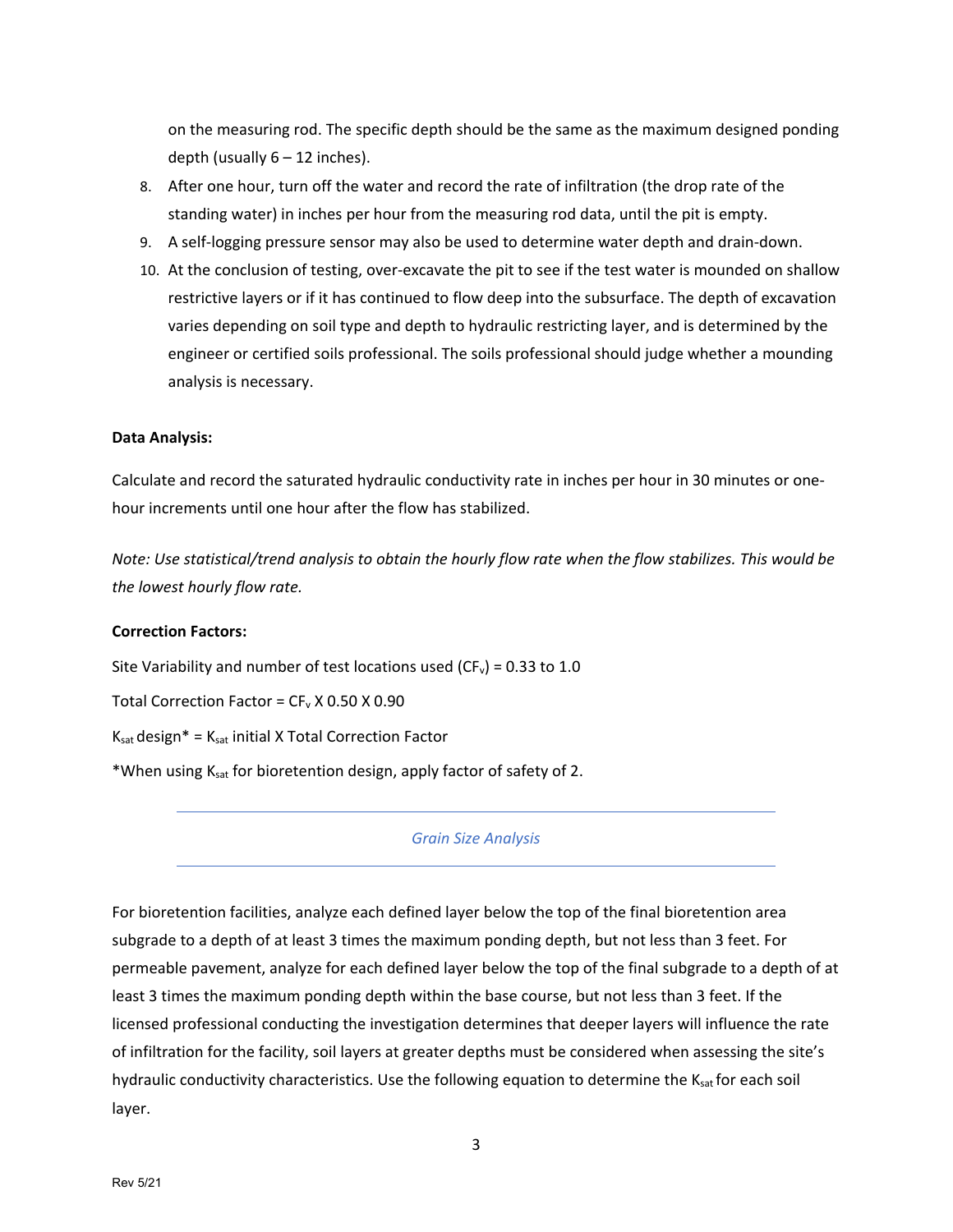## $log_{10}(K_{sat}) = -1.57 + 1.90D_{10} + 0.015D_{60} - 0.013D_{90} - 2.08f_{fines}$

Where,  $D_{10}$ ,  $D_{60}$  and  $D_{90}$  are the grain sizes in mm for which 10 percent, 60 percent and 90 percent of the sample is more fine and f<sub>fines</sub> is the fraction of the soil (by weight) that passes the number-200 sieve (K<sub>sat</sub> is in cm/s).

If the soil layer being characterized has been exposed to heavy compaction (e.g., due to heavy equipment with narrow tracks, narrow tires, or large lugged, high pressure tires) the hydraulic conductivity for the layer could be approximately an order of magnitude less than what would be estimated based on grain size characteristics alone (Pitt, 2003). In such cases, compaction effects must be taken into account when estimating hydraulic conductivity.

For clean, uniformly graded sands and gravels, the reduction in Ksat due to compaction will be much less than an order of magnitude. For well graded sands and gravels with moderate to high silt content, the reduction in K<sub>sat</sub> will be close to an order of magnitude. For soils that contain clay, the reduction in K<sub>sat</sub> could be greater than an order of magnitude.

Use the layer with the lowest K<sub>sat</sub> for designing bioretention facilities or permeable pavements.

### **Correction Factors:**

Site Variability and number of test locations used ( $CF_v$ ) = 0.33 to 1.0

Total Correction Factor =  $CF_v$  X 0.40 X 0.90

 $K_{sat}$  design\* =  $K_{sat}$  initial X Total Correction Factor

\*When using Ksat for bioretention design, apply factor of safety of 2.

*Falling Head Percolation Test*

Refer to the Pierce County Stormwater and Site Development Manual (rev. December 2015) for procedures for the falling head percolation test.